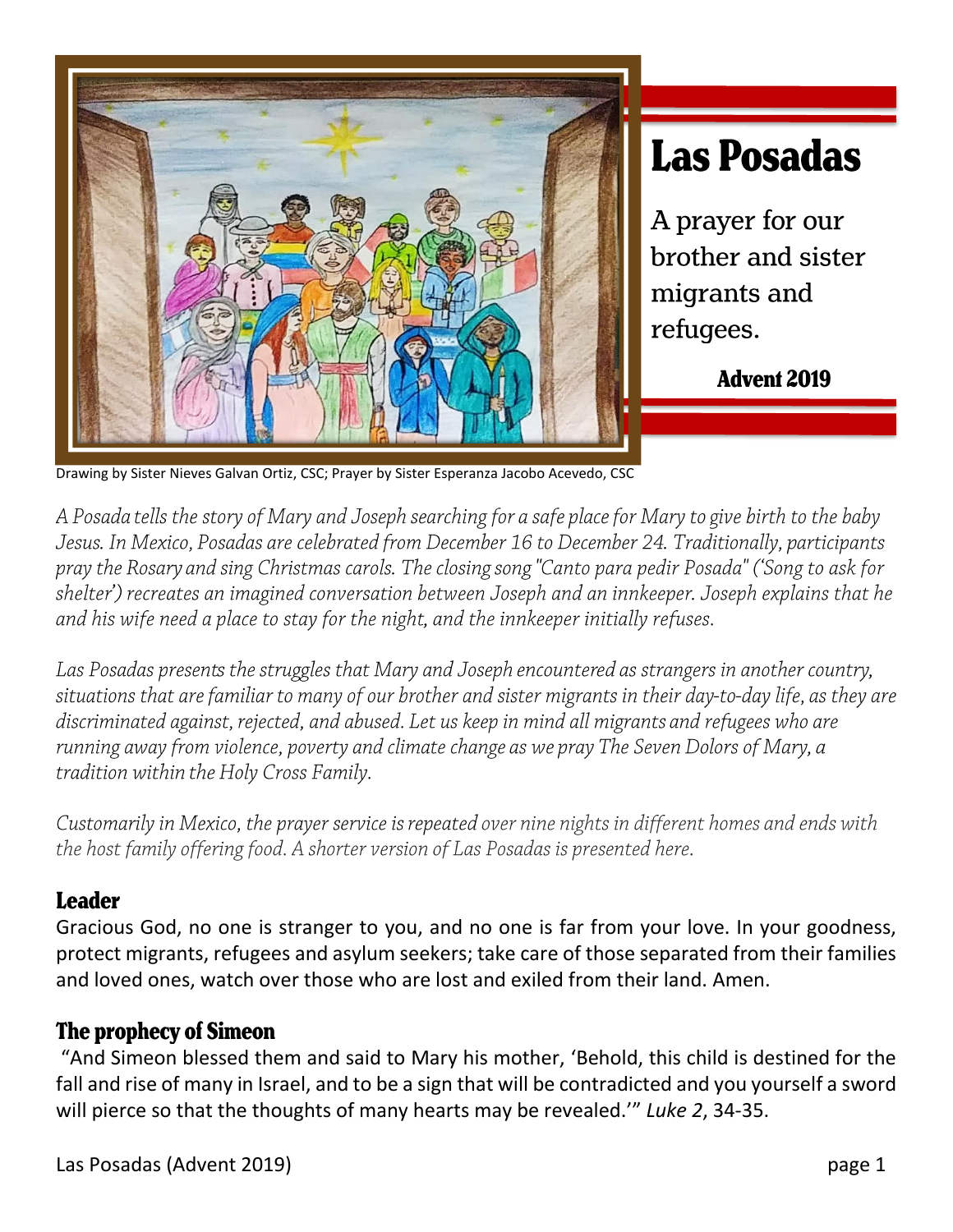# **Silent Reflection**

# **Prayer**

We pray for people around the world, forced to leave their homelands due to exclusion, lack of economic opportunity, conflict, climate change, or threats of violence.

# **Personal Petitions, followed by one Hail Mary**

# **A Language of the Heart<sup>i</sup> (verse 1)**

I do not speak your native tongue; I do not know your ways, your customs, your creed, the things that you believe; I never learned.

# **The flight into Egypt**

"When they had departed, behold, the angel of the Lord appeared to Joseph in a dream and said, 'Rise, take the child and his mother, flee to Egypt, and stay there until I tell you. Herod is going to search for the child to destroy him.' Joseph rose and took the child and his mother by night and departed for Egypt." *Matt. 2*, 13-14.

# **Silent Reflection**

# **Prayer**

We pray for all migrants and refugees around the world who must flee in fear and despair, with no place to go. We also pray for the leaders of countries that they might find the wisdom to see the value of all persons.

# **Personal Petitions, followed by one Hail Mary**

# **A Language of the Heart (verse 2)**

Your skin´s a different color; Your God has a different name; It´s easy to see how someone could believe that you and I, we´re not the same.

# The loss of the Child Jesus in the temple

"After they had completed [the festival's] days, as they were returning, the boy Jesus remained behind in Jerusalem, but his parents did not know it. Thinking that he was in the caravan, they journeyed for a day and looked for him among their relatives and acquaintances, but not finding him, they returned to Jerusalem to look for him." *Luke 2*, 43-45.

# **Silent Reflection**

# **Praver**

We pray for those who have been forcibly separated from their families, whose loved ones live in desperate hope they will be reunited once more. We also pray for the

Las Posadas (Advent 2019) page 2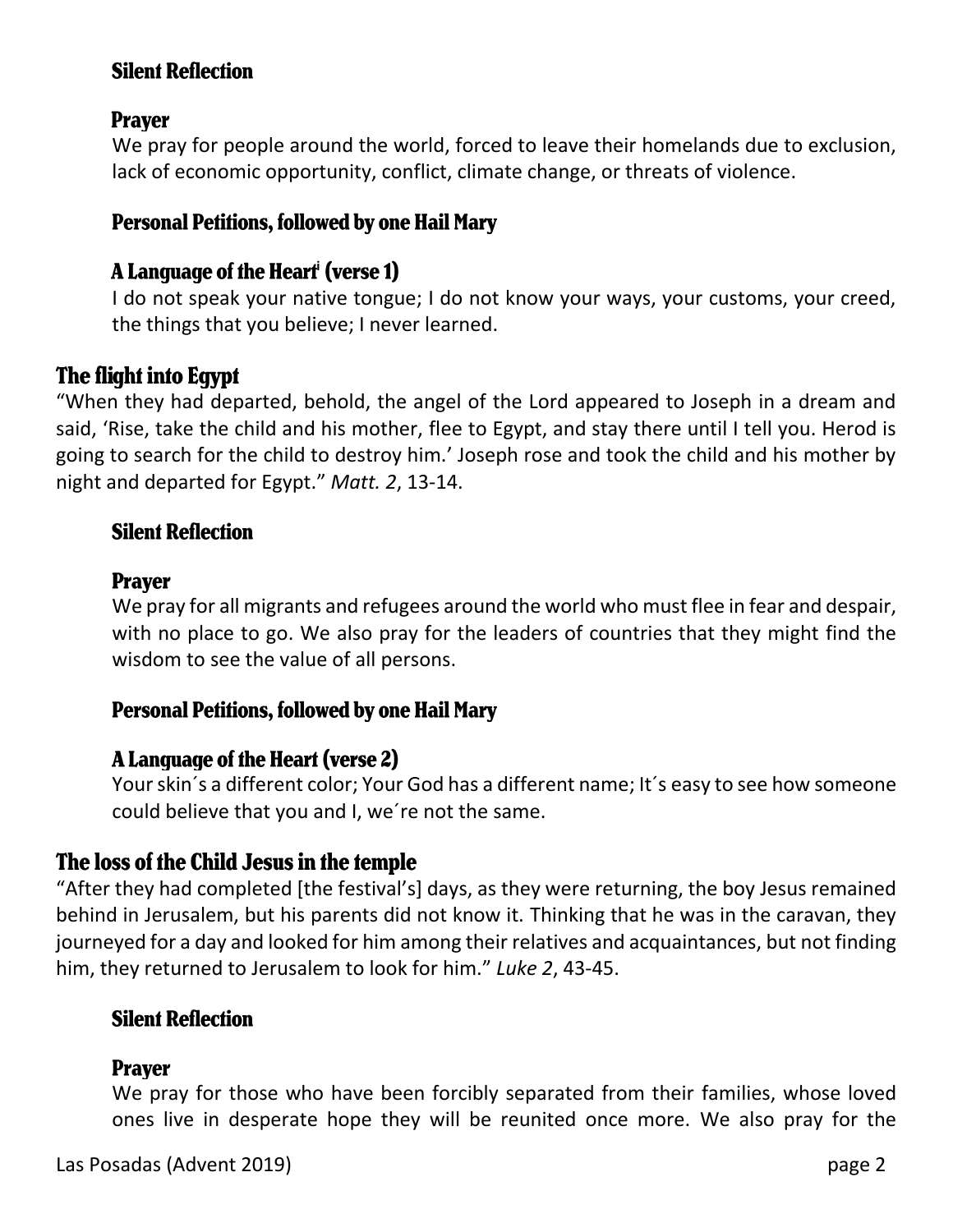conversion of hearts of those who would harm others, that they find the grace to recognize and respect human life.

# **Personal Petitions, followed by one Hail Mary**

## **A Language of the Heart (verse 3)**

But then I saw you smiling as the sun rose in the sky; And I saw the tears you wept as you watched your loved one die. And when I heard your children singing, they sounded much like mine; Somehow, I knew we weren´t that different after all.

# The meeting of Jesus and Mary on the way of the Cross

"A large crowd of people followed Jesus, including many women who mourned and lamented him." *Luke 23*, 27.

#### **Silent Reflection**

#### **Prayer**

We pray for our brothers and sisters in transit to other countries, suffering hunger, cold and violence, and for those who take compassion on them, standing for justice and peace.

#### **Personal Petitions, followed by one Hail Mary**

#### **A Language of the Heart (verse 4)**

There is a language of the heart we all can understand. That reaches cross the boundaries, of all peoples and all lands. The deepest things we know by heart when all is said and done. It´s a language of the heart can make us friends, can make us one.

#### **The Crucifixion**

"Standing by the cross of Jesus were his mother and his mother's sister, Mary the wife of Clopas, and Mary of Magdala. When Jesus saw his mother and the disciple there whom he loved, he said to his mother, 'Woman, behold, your son.' Then he said to the disciple, 'Behold, your mother.' And from that hour the disciple took her into his home." *John 19*, 25-27.

#### **Silent Reflection**

#### **Prayer**

We pray for migrants and refugees abused in countries of reception. May God touch the hearts of leaders of nations so they may use their power to help them.

# **Personal Petitions, followed by one Hail Mary**

# A Language of the Heart (verse 5)

Las Posadas (Advent 2019) page 3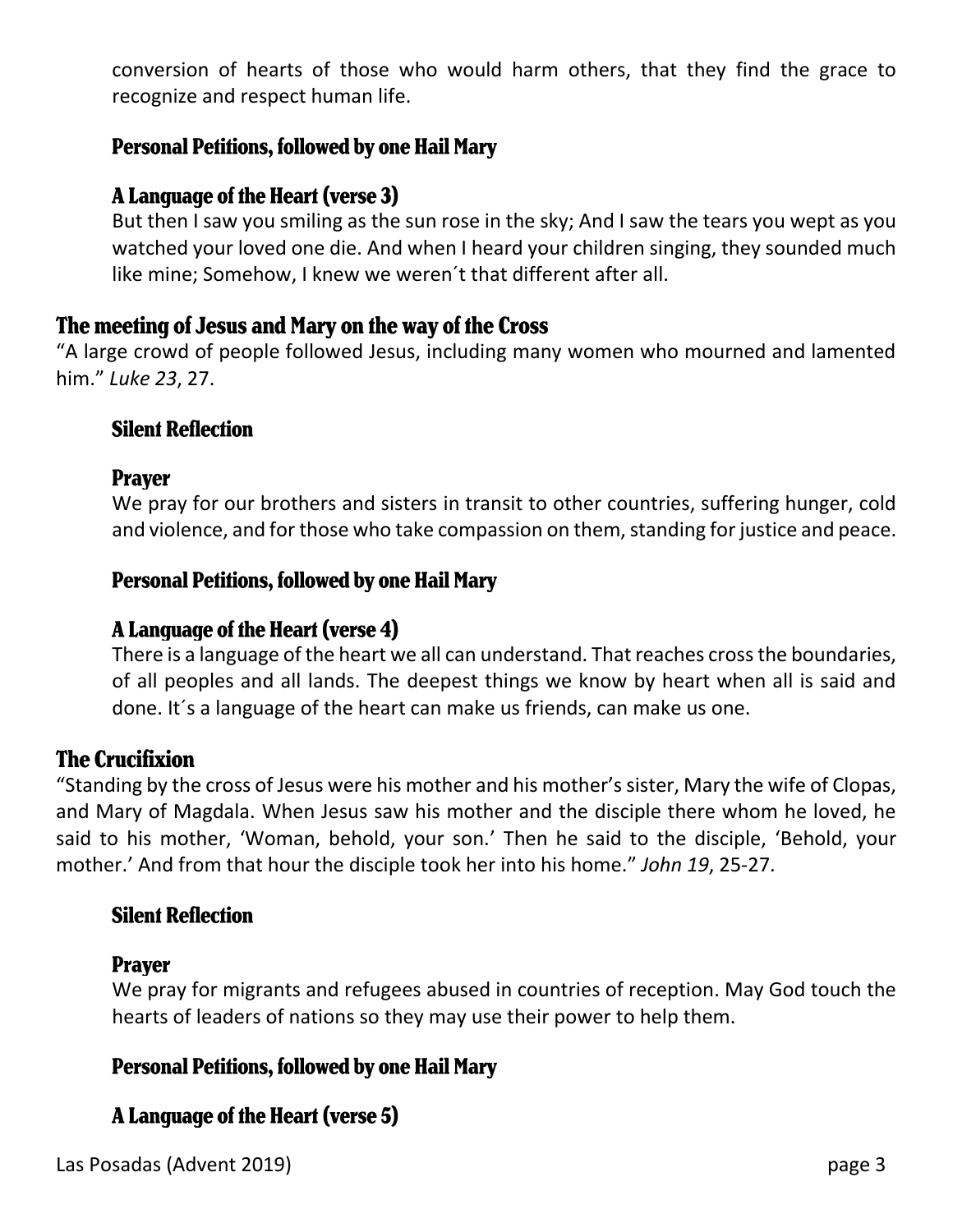I dream of peace and harmony; I imagine days to come; when war disappears and friendship draws near, to bind up age-old wounds. I´ve heard that love changes everything; I believe that it´s true, don´t you? If I reach out my hand, will you take it? Then let´s stand, for all that´s right and just and true.

#### **Jesus taken down from the cross**

"After this, Joseph of Arimathea, secretly a disciple of Jesus for fear of the Jews, asked Pilate if he could remove the body of Jesus. And Pilate permitted it. So he came and took his body." *John 19*, 38.

# **Silent Reflection**

# **Praver**

We pray for those who have died trying to cross borders in pursuit of a better life—many of whom remain unidentified—and for those who work on the borders and government institutions that attend to migrants. May they respond compassionately to our brothers and sisters.

# **Personal Petitions, followed by one Hail Mary**

# **A Language of the Heart (verse 6)**

But then I saw you smiling as the sun rose in the sky; And I saw the tears you wept as you watched your loved one die. And when I heard your children singing, they sounded much like mine; Somehow, I knew we weren´t that different after all.

# **The burial of Jesus**

"Now in the place where he had been crucified there was a garden, and in the garden a new tomb, in which no one had yet been buried. So they laid Jesus there because of the Jewish preparation day; for the tomb was close by." *John 19*, 41-42.

# **Silent Reflection**

#### **Prayer**

We pray for mothers mourning loved ones who have died on the journey, that they find strength and comfort in God´s love and compassion.

# **Personal Petitions, followed by one Hail Mary**

# **A Language of the Heart (verse 7)**

There is a language of the heart we all can understand. That reaches cross the boundaries, of all peoples and all lands. The deepest things we know by heart when all is said and done. It´s a language of the heart can make us friends, can make us one.

Las Posadas (Advent 2019) page 4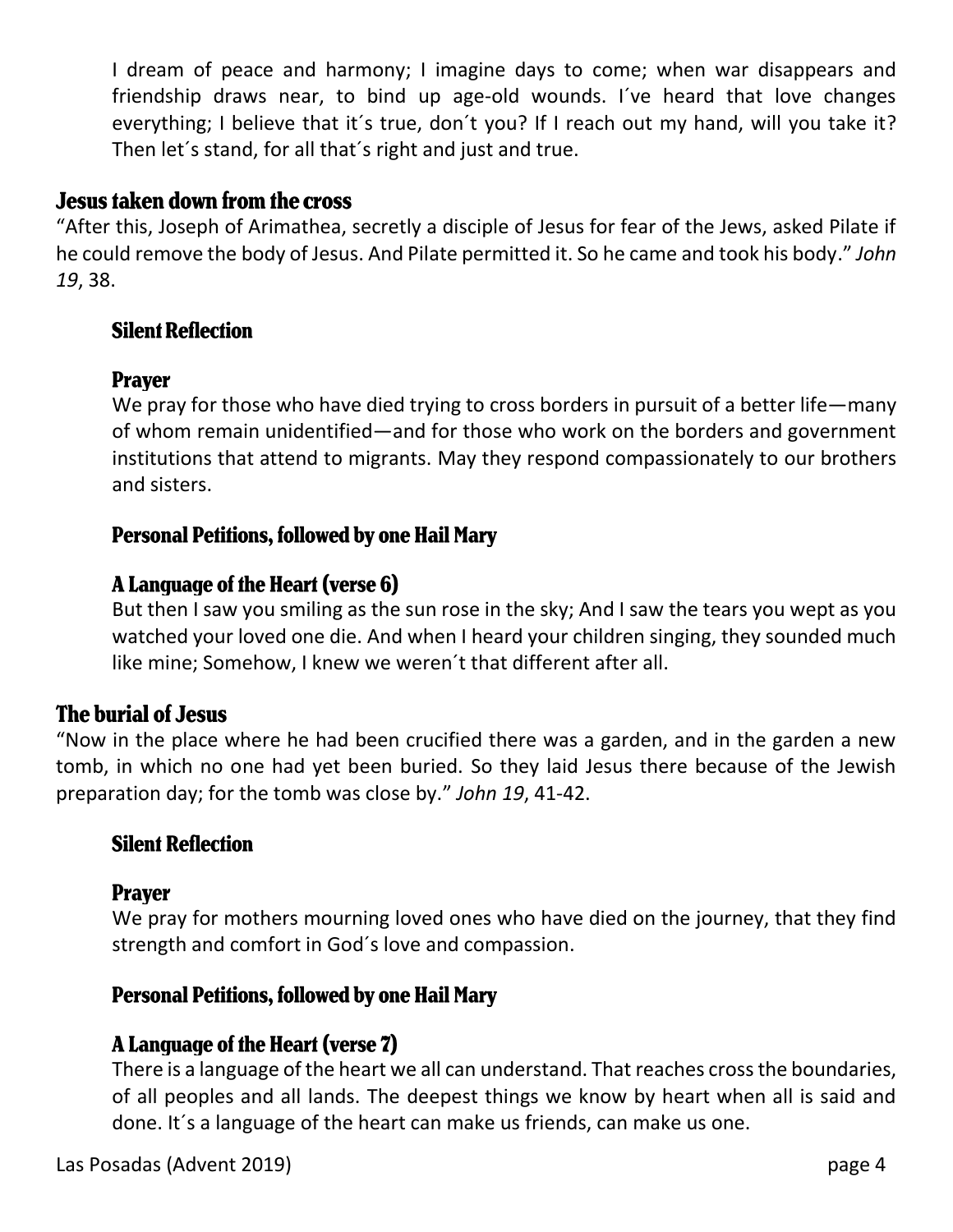# **Leader-Final prayer**

"In prayerful hope, and through the intercession of the Virgin Mary, Our Lady of the Way, we invoke God's abundant blessings upon all the world's migrants and refugees and upon all those who accompany them on their journey."<sup>ii</sup>



# "Canto para pedir Posada" ('Song to ask for shelter') [traditional]

The verses of the song are sung alternately by those outside (Joseph) and those inside (Innkeeper) the home. Those outside sing the words of Joseph requesting shelter for the night. The people within respond, singing the part of the innkeeper who says there is no room. Just before the final verse, the door is opened and those outside enter the home while everyone sings the final verse together.

| <b>Joseph</b>                                                                           |                                                                                                 | Innkeeper                                                                             |                                                                                                  |
|-----------------------------------------------------------------------------------------|-------------------------------------------------------------------------------------------------|---------------------------------------------------------------------------------------|--------------------------------------------------------------------------------------------------|
| En el nombre del<br>cielo<br>os pido posada,<br>pues no puede andar<br>mi esposa amada. | In the name of<br>heaven<br>I ask you for shelter,<br>for my beloved wife<br>can go no farther. | Aquí no es mesón<br>sigan adelante,<br>yo no puedo abrir,<br>no sea algún<br>tunante. | This is not an inn<br>get on with you;<br>I cannot open the<br>door;<br>you might be a<br>rogue. |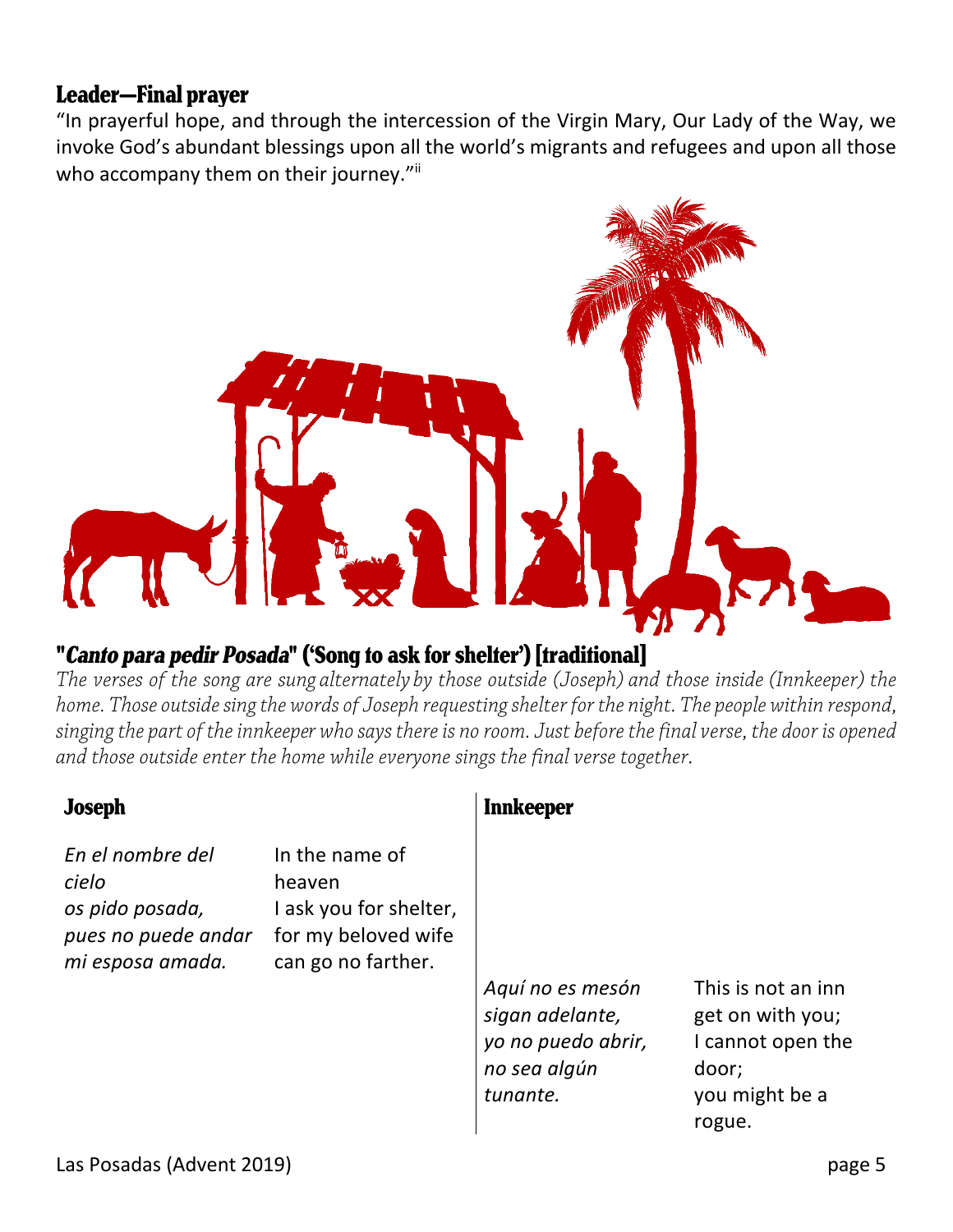| <b>Joseph</b>                                                                        |                                                                                                 | <b>Innkeeper</b>                                                                                |                                                                                                    |
|--------------------------------------------------------------------------------------|-------------------------------------------------------------------------------------------------|-------------------------------------------------------------------------------------------------|----------------------------------------------------------------------------------------------------|
| No seas inhumano,<br>tennos caridad, que<br>el Dios de los cielos te<br>lo premiará. | Do not be inhuman,<br>show some charity,<br>God in heaven will<br>reward you.                   | Ya se pueden ir<br>y no molestar<br>porque si me enfado<br>los voy a apalear.                   | You may go now<br>and don't bother us<br>anymore<br>because if I get angry<br>I will beat you.     |
| Venimos rendidos<br>desde Nazaret,<br>yo soy carpintero<br>de nombre José.           | We are worn out<br>all the way from<br>Nazareth,<br>I am a carpenter<br>named Joseph.           |                                                                                                 |                                                                                                    |
| Posada te pide,<br>amado casero<br>por sólo una noche<br>la Reina del Cielo.         | We request lodging,<br>dear innkeeper,<br>for only one night<br>for the Queen of                | No me importa el<br>nombre,<br>déjenme dormir,<br>pues ya les digo<br>que no hemos de<br>abrir. | Never mind your<br>name,<br>let me sleep,<br>I've already told you<br>we won't open the<br>door.   |
|                                                                                      | Heaven.                                                                                         | Pues si es una Reina<br>quien lo solicita<br>¿Cómo es que, de<br>noche,<br>anda tan solita?     | If she is a queen<br>who is asking<br>why is it that she's<br>out at night,<br>wandering so alone. |
| Mi esposa es María.<br>es Reina del Cielo,<br>y madre va a ser<br>del Divino Verbo.  | My wife is Mary.<br>She is the Queen of<br>Heaven,<br>she will be mother<br>to the Divine Word. |                                                                                                 |                                                                                                    |